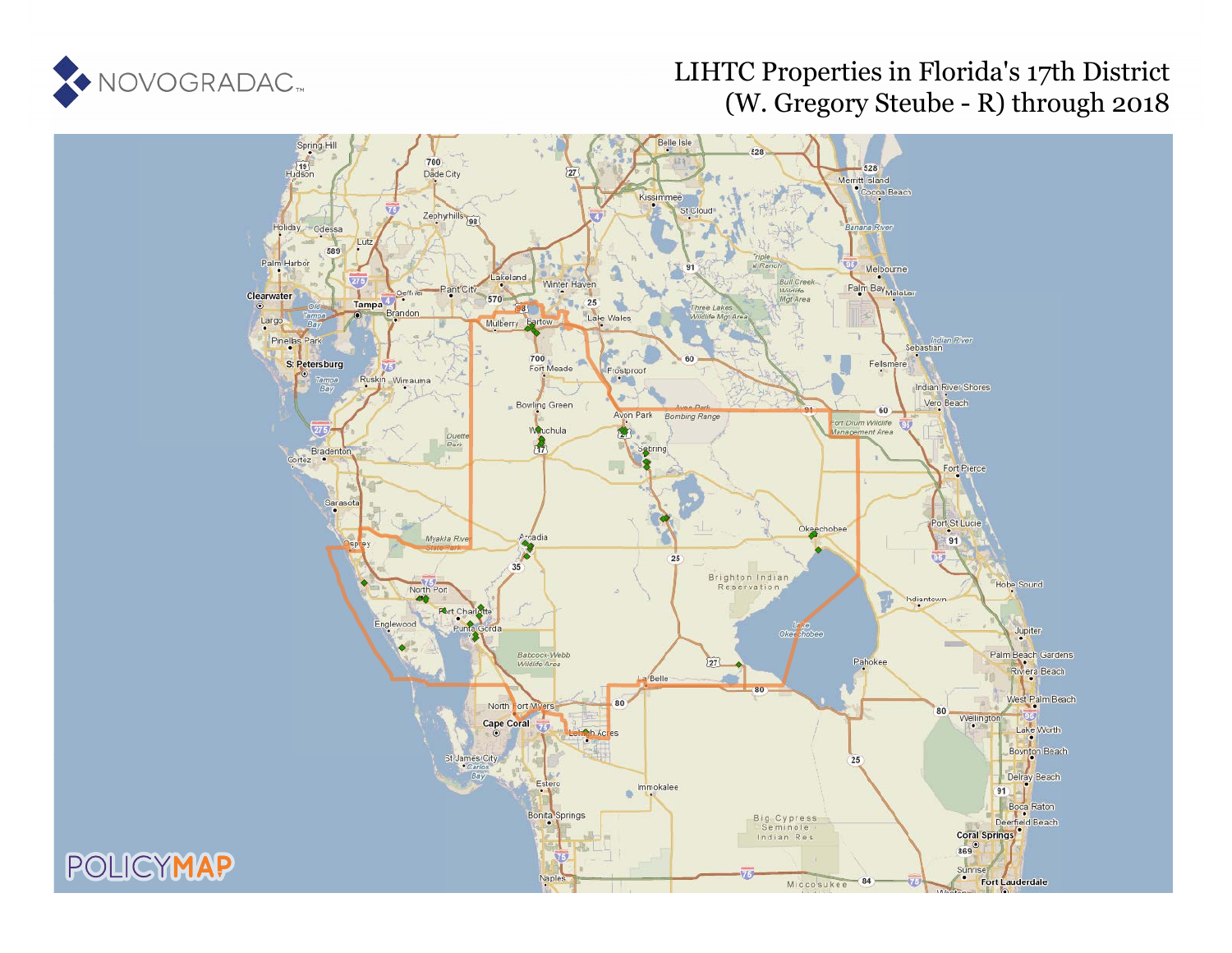| <b>Project Name</b>                      | <b>Address</b>                               | City                        | <b>State</b> | <b>Zip Code</b> | <b>Nonprofit</b><br><b>Sponsor</b> | <b>Allocation</b><br>Year | Annual<br><b>Allocated</b><br><b>Amount</b> | in Service | <b>Year Placed Construction</b><br><b>Type</b> | <b>Total</b><br><b>Units</b> | Low<br>Income<br><b>Units</b> | <b>Rent or</b><br>Income<br><b>Ceiling</b> | <b>Credit</b><br><b>Percentag Exempt</b><br>$\bullet$ | Tax-<br><b>Bond</b> | <b>HUD Multi-</b><br><b>Family</b><br><b>Financing/Rent</b><br>al Assistance |
|------------------------------------------|----------------------------------------------|-----------------------------|--------------|-----------------|------------------------------------|---------------------------|---------------------------------------------|------------|------------------------------------------------|------------------------------|-------------------------------|--------------------------------------------|-------------------------------------------------------|---------------------|------------------------------------------------------------------------------|
| <b>ROTONDA LAKES</b>                     |                                              | 101 ROTONDA ROTONDA WEST FL |              | 33947           | No                                 | 1998                      | \$0                                         | 1998       | <b>New Construction</b>                        | 176                          | 176                           |                                            | 70%<br>present<br>value                               | No                  |                                                                              |
| <b>AZALEA GARDENS</b><br>(BARTOW)        | 1050<br><b>GOLFVIEW</b><br>AVE               | <b>BARTOW</b>               | ${\rm FL}$   | 33830           | $\rm No$                           | 1998                      | \$0                                         | 1998       | Acquisition and<br>Rehab                       | 120                          | 120                           |                                            | 70%<br>present<br>value                               | $\mathbf {No}$      |                                                                              |
| <b>SUMMERLIN OAKS</b>                    | $980\,\mathrm{E}\,\mathrm{CHURCH}$ BARTOW ST |                             | FL           | 33830           | $\rm No$                           | 2008                      | \$928,333                                   | 2007       | <b>New Construction</b>                        | 144                          | 144                           | 60% AMGI                                   | 70%<br>present<br>value                               | No                  |                                                                              |
| <b>THORNBURY</b>                         | 31 CHELSEA ST LAKE PLACID                    |                             | FL.          | 33852           | No                                 | 2008                      | \$113,000                                   | 2007       | Acquisition and<br>Rehab                       | 48                           | 48                            | 60% AMGI                                   | <b>Both 30%</b><br>and 70%<br>present<br>value        | No                  |                                                                              |
| <b>VALENCIA GARDEN</b>                   | 635 S FIFTH<br><b>AVE</b>                    | <b>WAUCHULA</b>             | FL           | 33873           |                                    | 2009                      | \$0                                         | 2007       | Not Indicated                                  | 104                          | 104                           |                                            | 70%<br>present<br>value                               | No                  |                                                                              |
| <b>GULF BREEZE</b>                       | <b>340 GULF</b><br><b>BREEZE AVE</b>         | <b>PUNTA GORDA</b>          | FL.          | 33950           | No                                 | 2007                      | \$835,923                                   | 2008       | <b>New Construction</b>                        | 170                          | 168                           | 60% AMGI                                   | 30%<br>present<br>value                               | Yes                 |                                                                              |
| <b>LAUREL OAKS</b><br><b>SENIOR</b>      | 1201 NW<br>THIRD ST                          | <b>OKEECHOBEE</b>           | FL           | 34972           | $\mathbf{N}\mathbf{o}$             | 2009                      | \$1,020,000                                 | 2008       | <b>New Construction</b>                        | 80                           | 80                            | 60% AMGI                                   | 70%<br>present<br>value                               | No                  |                                                                              |
| OAKS AT SHANNON'S 833 US HWY<br>CROSSING | 441 SE                                       | <b>OKEECHOBEE</b>           | FL           | 34974           | No                                 | 2005                      | \$974,898                                   | 2008       | <b>New Construction</b>                        | 100                          | 100                           | 60% AMGI                                   | 70%<br>present<br>value                               | No                  |                                                                              |
| <b>HERON POND II</b>                     | 8421 HERON<br>POND DR                        | LEHIGH ACRES FL             |              | 33972           | $\mathbf{N}\mathbf{o}$             | 2010                      | \$1,397,338                                 | 2009       | <b>New Construction</b>                        | 100                          | 100                           | 60% AMGI                                   | 70%<br>present<br>value                               | No                  |                                                                              |
| <b>MANOR AT WEST</b><br><b>BARTOW</b>    | 850 GORDON<br>AVE                            | <b>BARTOW</b>               | ${\rm FL}$   | 33830           | $\mathbf{N}\mathbf{o}$             | 2009                      | \$1,155,000                                 | 2009       | <b>New Construction</b>                        | 100                          | 100                           | 60% AMGI                                   | 70%<br>present<br>value                               | No                  |                                                                              |
| <b>ARCADIA OAKS</b>                      | 302 N TENTH<br><b>AVE</b>                    | <b>ARCADIA</b>              | FL           | 34266           | $\mathbf{N}\mathbf{o}$             | 2011                      | \$789,386                                   | 2009       | <b>New Construction</b>                        | 130                          | 130                           | 60% AMGI                                   | 30%<br>present<br>value                               | Yes                 |                                                                              |
| <b>HIGHLAND PALMS</b>                    | 1016<br>CANBERRA CIR $\,$ AVON PARK          |                             | FL.          | 33825           | No                                 | 2007                      | \$833,661                                   | 2010       | <b>New Construction</b>                        | 52                           | 52                            | 60% AMGI                                   | 70%<br>present<br>value                               | No                  |                                                                              |
| <b>CHARLOTTE</b><br><b>CROSSING</b>      | 520 RIO DE<br><b>JANEIRO AVE</b>             | PUNTA GORDA FL              |              | 33983           | No                                 | 2012                      | \$1,275,000                                 | 2011       | <b>New Construction</b>                        | 82                           | 82                            | 60% AMGI                                   | 70%<br>present<br>value                               | No                  |                                                                              |

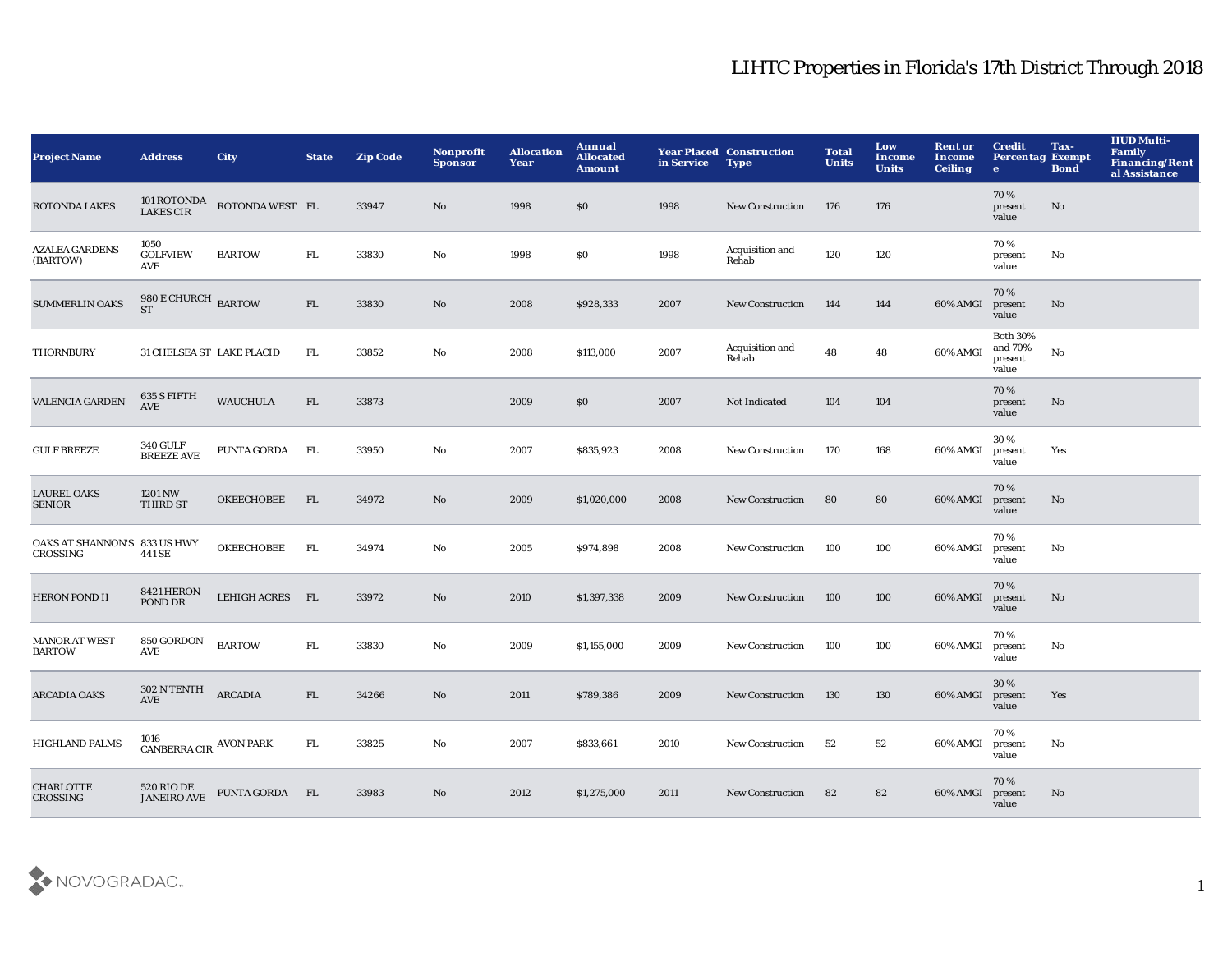| <b>Project Name</b>                                     | <b>Address</b>                               | <b>City</b>        | <b>State</b> | <b>Zip Code</b> | Nonprofit<br><b>Sponsor</b> | <b>Allocation</b><br>Year | <b>Annual</b><br><b>Allocated</b><br><b>Amount</b> | in Service           | <b>Year Placed Construction</b><br><b>Type</b> | <b>Total</b><br><b>Units</b> | Low<br><b>Income</b><br><b>Units</b> | <b>Rent or</b><br><b>Income</b><br><b>Ceiling</b> | <b>Credit</b><br><b>Percentag Exempt</b><br>$\bullet$ | Tax-<br><b>Bond</b> | <b>HUD Multi-</b><br><b>Family</b><br>Financing/Rent<br>al Assistance |
|---------------------------------------------------------|----------------------------------------------|--------------------|--------------|-----------------|-----------------------------|---------------------------|----------------------------------------------------|----------------------|------------------------------------------------|------------------------------|--------------------------------------|---------------------------------------------------|-------------------------------------------------------|---------------------|-----------------------------------------------------------------------|
| <b>CHATHAM POINTE</b><br><b>SENIOR</b>                  | 338<br><b>STENSTROM</b><br>RD                | <b>WAUCHULA</b>    | FL.          | 33873           | No                          | 2011                      | \$1,070,000                                        | 2011                 | New Construction                               | 67                           | 67                                   | 60% AMGI                                          | 70%<br>present<br>value                               | No                  |                                                                       |
| <b>CITRUS TERRACE</b>                                   | 1219 CITRUS<br>TER DR                        | <b>SEBRING</b>     | FL           | 33870           | $\mathbf{N}\mathbf{o}$      | 1988                      | $\$0$                                              | Insufficient<br>Data | New Construction                               | 42                           | 42                                   |                                                   | Not<br>Indicated                                      |                     |                                                                       |
| <b>FOREST GLADE</b>                                     | $700\,\mathrm{E}$ TOWNSEND ST WAUCHULA       |                    | FL           | 33873           | No                          | 1989                      | $\$0$                                              | Insufficient<br>Data | New Construction                               | 50                           | 50                                   |                                                   | Not<br>Indicated                                      |                     |                                                                       |
| HIGHLANDS COVE I                                        | <b>454 MACLYN</b><br><b>CIR</b>              | <b>LAKE PLACID</b> | FL           | 33852           | No                          | 2010                      | \$965,000                                          | 2011                 | New Construction                               | 64                           | 64                                   | 60% AMGI                                          | 70%<br>present<br>value                               | No                  | No                                                                    |
| <b>VENETIAN WALK</b>                                    | $201$ GROVE ST $\quad$ VENICE<br>$\mathbf N$ |                    | ${\rm FL}$   | 34285           |                             | 2014                      | \$0                                                | 2014                 | Not Indicated                                  | 61                           | 61                                   |                                                   | 70 %<br>present<br>value                              | No                  |                                                                       |
| <b>MOORE HAVEN</b><br><b>COMMONS</b>                    | 1101 CACTUS<br><b>AVE NW</b>                 | MOORE HAVEN FL     |              | 33471           | No                          | 1989                      | $\$0$                                              | Insufficient<br>Data | New Construction                               | 28                           | 28                                   |                                                   | Not<br>Indicated                                      |                     |                                                                       |
| <b>SANDY PINES MANOR</b>                                | 24500<br>AIRPORT RD                          | PUNTA GORDA        | <b>FL</b>    | 33950           | No                          | 1990                      | \$0                                                | 1990                 | New Construction                               | 44                           | 43                                   |                                                   | 30 %<br>present<br>value                              | No                  |                                                                       |
| <b>HERONS LANDING</b>                                   | 1 HERONS<br>LANDING LN                       | <b>LAKE PLACID</b> | FL           | 33852           | No                          | 1992                      | $\$0$                                              | 1992                 | New Construction                               | 36                           | 36                                   |                                                   | 30 %<br>present<br>value                              | No                  |                                                                       |
| <b>RIVER CHASE</b>                                      | 309 RUST AVE WAUCHULA                        |                    | FL.          |                 | $\mathbf{No}$               | 1992                      | \$0                                                | 1992                 | <b>New Construction</b>                        | 48                           | 48                                   |                                                   | 70%<br>present<br>value                               | No                  |                                                                       |
| WOOD PARK POINTE 600 W GIBSON ARCADIA<br><b>PHASE I</b> | <b>ST</b>                                    |                    | FL.          | 34266           | No                          | 1991                      | \$0                                                | 1992                 | <b>New Construction</b>                        | 37                           | 37                                   |                                                   | 70%<br>present<br>value                               | No                  |                                                                       |
| <b>HERON'S LANDING</b>                                  | 1 HERONS<br>LANDING DR                       | <b>LAKE PLACID</b> | FL.          | 33852           |                             | 1992                      | \$0                                                | 1992                 | Not Indicated                                  | 37                           | 37                                   |                                                   | 70%<br>present<br>value                               | No                  |                                                                       |
| <b>BRIARWOOD OF</b><br><b>SEBRING</b>                   | 1335 SPINKS<br>LN                            | SEBRING            | FL           | 33870           | $\mathbf{N}\mathbf{o}$      | 1993                      | \$0                                                | 1993                 | <b>New Construction</b>                        | 40                           | 40                                   |                                                   | 30 %<br>present<br>value                              | No                  |                                                                       |
| <b>VERANDAS OF PUNTA</b><br><b>GORDA II</b>             | 24500<br><b>AIRPORT</b><br><b>ROAD</b>       | PUNTA GORDA        | FL.          | 33950           | No                          | 2015                      | \$1,025,658                                        | 2017                 | Not Indicated                                  | 60                           | $\bf{0}$                             | 60% AMGI                                          | 70%<br>present<br>value                               |                     |                                                                       |

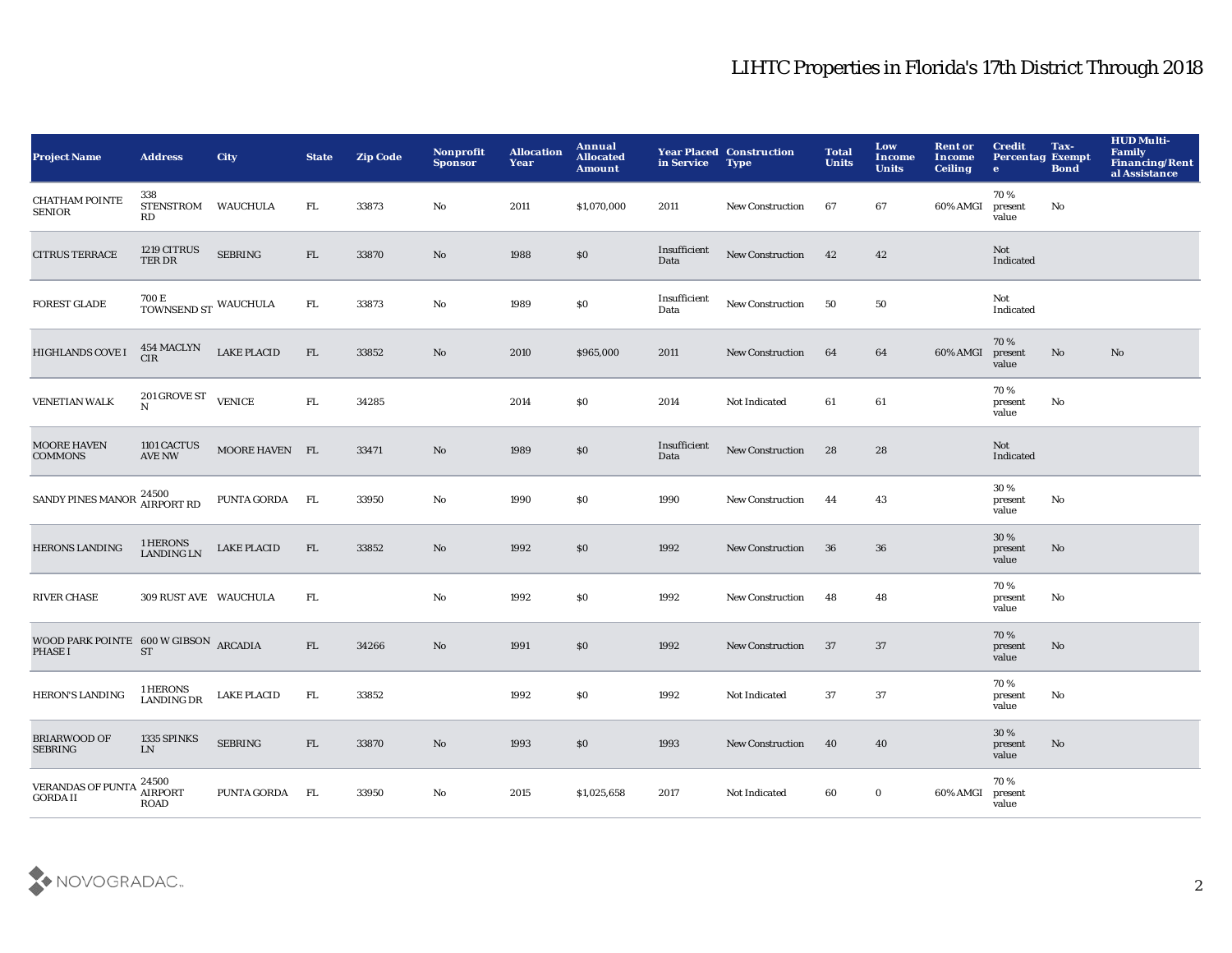| <b>Project Name</b>                                 | <b>Address</b>                                        | <b>City</b>       | <b>State</b> | <b>Zip Code</b> | <b>Nonprofit</b><br><b>Sponsor</b> | <b>Allocation</b><br>Year | Annual<br><b>Allocated</b><br><b>Amount</b> | in Service | <b>Year Placed Construction</b><br><b>Type</b> | <b>Total</b><br><b>Units</b> | Low<br><b>Income</b><br><b>Units</b> | <b>Rent or</b><br>Income<br><b>Ceiling</b> | <b>Credit</b><br><b>Percentag Exempt</b><br>$\mathbf{e}$ | Tax-<br><b>Bond</b> | <b>HUD Multi-</b><br>Family<br>Financing/Rent<br>al Assistance |
|-----------------------------------------------------|-------------------------------------------------------|-------------------|--------------|-----------------|------------------------------------|---------------------------|---------------------------------------------|------------|------------------------------------------------|------------------------------|--------------------------------------|--------------------------------------------|----------------------------------------------------------|---------------------|----------------------------------------------------------------|
| <b>JACARANDA TRAIL</b>                              | 1650<br>SOUTHEAST<br><b>HARGRAVE</b><br><b>STREET</b> | <b>ARCADIA</b>    | FL           | 34266           | $\mathbf{N}\mathbf{o}$             | 2001                      | \$380,250                                   | 2018       | Not Indicated                                  | ${\bf 50}$                   | $\bf{0}$                             | 60% AMGI                                   | 70%<br>present<br>value                                  |                     |                                                                |
| <b>CASTLE HILL OF</b><br><b>AVON PARK</b>           | $1025$ S CASTLE $\;$ AVON PARK HILL DR                |                   | ${\rm FL}$   | 33825           | $\rm No$                           | 1994                      | \$0                                         | 1994       | New Construction                               | 36                           | 36                                   |                                            | 30%<br>present<br>value                                  | No                  |                                                                |
| <b>OKEECHOBEE</b><br><b>COMMONS</b>                 | <b>402 NW</b><br><b>TENTH ST</b>                      | <b>OKEECHOBEE</b> | FL           | 34972           | $\mathbf{N}\mathbf{o}$             | 1995                      | \$0                                         | 1994       | <b>New Construction</b>                        | 34                           | 34                                   |                                            | 30 %<br>present<br>value                                 | No                  |                                                                |
| WOOD PARK POINTE $600$ W GIBSON ARCADIA<br>PHASE II | <b>ST</b>                                             |                   | FL.          | 34266           |                                    | 1996                      | \$0                                         | 1995       | Not Indicated                                  | 36                           | 36                                   |                                            | 70%<br>present<br>value                                  | No                  |                                                                |
| VICTORIA POINTE                                     | $3950\,\mathrm{S}$ SUMTER BLVD $\,$ NORTH PORT        |                   | FL           | 34287           |                                    | 1995                      | \$0                                         | 1995       | Not Indicated                                  | 42                           | 42                                   |                                            | 70%<br>present<br>value                                  | No                  |                                                                |
| <b>OAKS TRAIL</b>                                   | <b>1300 NE OAK</b><br><b>ST</b>                       | $\rm ARCADIA$     | FL.          | 34266           | No                                 | 2001                      | <b>SO</b>                                   | 2000       | <b>New Construction</b>                        | 123                          | 123                                  |                                            | 70%<br>present<br>value                                  | No                  |                                                                |
| PARK CREST<br><b>TERRACE I</b>                      | 100 CODY WAY SEBRING                                  |                   | FL.          | 33870           | Yes                                | 1998                      | \$0                                         | 2000       | <b>New Construction</b>                        | 100                          | 100                                  |                                            | 70%<br>present<br>value                                  | No                  |                                                                |
| <b>PARK CREST</b><br><b>TERRACE II</b>              | 100 CODY WAY SEBRING                                  |                   | FL.          | 33870           | Yes                                | 2002                      | \$0                                         | 2001       | <b>New Construction</b>                        | 44                           | 44                                   |                                            | 70%<br>present<br>value                                  | No                  |                                                                |
| JACARANDA TRAIL I                                   | $1650\,\mathrm{SE}$ ARCADIA HARGRAVE ST               |                   | FL           | 34266           | $\mathbf{N}\mathbf{o}$             | 2001                      | \$0                                         | 2002       | <b>New Construction</b>                        | 50                           | 50                                   |                                            | 70 %<br>present<br>value                                 | No                  |                                                                |
| <b>MURDOCK CIRCLE</b>                               | 17840<br>MURDOCK CIR CHARLOTTE                        | PORT              | FL.          | 33948           | No                                 | 2002                      | \$0                                         | 2002       | New Construction                               | 264                          | 264                                  |                                            | 30%<br>present<br>value                                  | Yes                 |                                                                |
| PINES OF PUNTA<br><b>GORDA</b>                      | 1283 SLASH<br>PINE CIR                                | PUNTA GORDA       | FL           | 33950           | $\mathbf{N}\mathbf{o}$             | 2000                      | \$0                                         | 2002       | <b>New Construction</b>                        | 336                          | 336                                  |                                            | 70%<br>present<br>value                                  | No                  |                                                                |
| <b>WILLOW CREEK</b>                                 | <b>6851 WILLOW</b><br><b>CREEK CIR</b>                | <b>NORTH PORT</b> | FL.          | 34287           | No                                 | 2002                      | <b>SO</b>                                   | 2002       | <b>New Construction</b>                        | 120                          | 120                                  |                                            | 70%<br>present<br>value                                  | No                  |                                                                |
| <b>SEVEN PALMS</b>                                  | 1200 SLASH<br>PINE CIRCLE                             | PUNTA GORDA FL    |              | 33950           | No                                 | 2002                      | \$2,290,000                                 | 2002       | Not Indicated                                  | 336                          | 336                                  | 60% AMGI                                   | 70%<br>present<br>value                                  | No                  |                                                                |

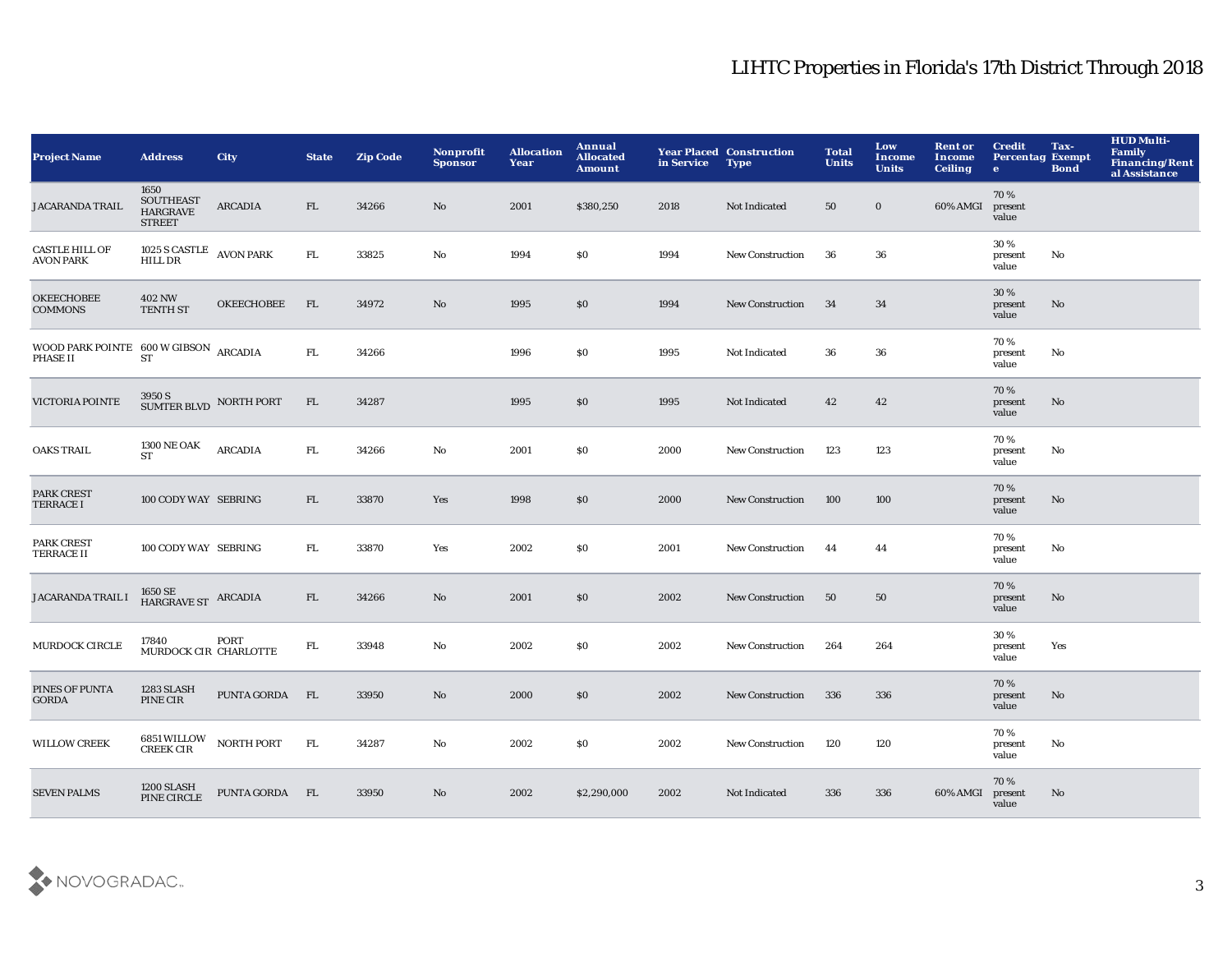| <b>Project Name</b>                                      | <b>Address</b>                                              | <b>City</b>              | <b>State</b> | <b>Zip Code</b> | Nonprofit<br><b>Sponsor</b> | <b>Allocation</b><br>Year | Annual<br><b>Allocated</b><br><b>Amount</b> | in Service | <b>Year Placed Construction</b><br><b>Type</b> | <b>Total</b><br><b>Units</b> | Low<br><b>Income</b><br><b>Units</b> | <b>Rent or</b><br>Income<br><b>Ceiling</b> | <b>Credit</b><br><b>Percentag Exempt</b><br>$\bullet$ | Tax-<br><b>Bond</b> | <b>HUD Multi-</b><br>Family<br><b>Financing/Rent</b><br>al Assistance |
|----------------------------------------------------------|-------------------------------------------------------------|--------------------------|--------------|-----------------|-----------------------------|---------------------------|---------------------------------------------|------------|------------------------------------------------|------------------------------|--------------------------------------|--------------------------------------------|-------------------------------------------------------|---------------------|-----------------------------------------------------------------------|
| <b>HERON POND</b>                                        | 1230 VILLAGE<br>LAKES BLVD                                  | LEHIGH ACRES FL          |              | 33972           | No                          | 2003                      | \$0                                         | 2003       | <b>New Construction</b>                        | 156                          | 156                                  |                                            | 30%<br>present<br>value                               | Yes                 |                                                                       |
| <b>WILLOW CREEK II</b>                                   | 6961 WILLOW NORTH PORT CREEK CIRCLE                         |                          | FL.          | 34287           | No                          | 2003                      | \$229,849                                   | 2003       | <b>New Construction</b>                        | 104                          | 104                                  | 60% AMGI                                   | 30%<br>present<br>value                               | Yes                 |                                                                       |
| <b>MCPINES</b>                                           | 1514 $\rm E$ CYPRESS $\rm_{ARCADIA}$<br><b>ST</b>           |                          | ${\rm FL}$   | 34266           | No                          | 2005                      | \$0                                         | 2004       | Acquisition and<br>Rehab                       | 64                           | 64                                   |                                            | <b>Both 30%</b><br>and 70%<br>present<br>value        | $\mathbf{No}$       |                                                                       |
| <b>GRAND COURT AT</b><br><b>NORTH PORT</b>               | 5101<br>GREENWOOD NORTH PORT<br>AVE                         |                          | ${\rm FL}$   | 34287           | No                          | 2004                      | \$0                                         | 2005       | <b>New Construction</b>                        | 128                          | 128                                  |                                            | 30 %<br>present<br>value                              | Yes                 |                                                                       |
| <b>GROVES AT</b><br><b>VICTORIA PARK</b>                 | 2010 VILLAGE<br><b>GROVE BLVD</b>                           | <b>SEBRING</b>           | FL.          | 33870           | No                          | 2006                      | \$0                                         | 2005       | New Construction                               | 122                          | 122                                  |                                            | 70%<br>present<br>value                               | No                  |                                                                       |
| <b>HAMPTON POINT</b>                                     | 2511 LUTHER<br>RD                                           | PORT<br><b>CHARLOTTE</b> | ${\rm FL}$   | 33983           | No                          | 2005                      | \$0                                         | 2005       | <b>New Construction</b>                        | 284                          | 284                                  |                                            | 30 %<br>present<br>value                              | Yes                 |                                                                       |
| <b>MEETINGHOUSE AT</b><br><b>BARTOW</b>                  | 1400 OLD<br><b>BARTOW</b><br><b>EAGLE LAKE</b><br><b>RD</b> | <b>BARTOW</b>            | ${\rm FL}$   | 33830           | No                          | 2007                      | \$863,053                                   | 2005       | <b>New Construction</b>                        | 160                          | 160                                  | 60% AMGI                                   | 70%<br>present<br>value                               | No                  |                                                                       |
| <b>JACARANDA TRAIL II</b>                                | $1650\,\mathrm{SE}$ ARCADIA HARGRAVE ST                     |                          | FL           | 34266           | No                          | 2007                      | \$450,525                                   | 2006       | <b>New Construction</b>                        | 50                           | 50                                   | 60% AMGI                                   | 70%<br>present<br>value                               | No                  |                                                                       |
| PALMS AT LAKE<br>TULANE                                  | 1033 HAL<br><b>MCRAE LOOP</b>                               | <b>AVON PARK</b>         | FL.          | 33825           | No                          | 2007                      | \$673,659                                   | 2006       | <b>New Construction</b>                        | 80                           | 80                                   | 60% AMGI                                   | 70%<br>present<br>value                               | No                  |                                                                       |
| <b>CHARLESTON CAY</b><br><b>APTS (PORT</b><br>CHARLOTTE) | 23450<br><b>CHARLESTON</b><br><b>CIR</b>                    | PORT<br><b>CHARLOTTE</b> | ${\rm FL}$   | 33980           | No                          | 2005                      | \$892,500                                   | 2007       | <b>New Construction</b>                        | 128                          | 128                                  | 60% AMGI                                   | 70%<br>present<br>value                               | No                  |                                                                       |
| <b>COUNTRY WALK-</b><br><b>WAUCHULA</b>                  | 252 MAXWELL WAUCHULA<br>$_{\rm DR}$                         |                          | FL.          | 33873           | No                          | 2006                      | \$357,424                                   | 2007       | <b>New Construction</b>                        | 64                           | 64                                   | 60% AMGI                                   | 30%<br>present<br>value                               | Yes                 |                                                                       |
| <b>DESOTO LANDING</b>                                    | 2019 SE<br><b>HERON CV</b>                                  | <b>ARCADIA</b>           | FL           | 34266           | Yes                         | 2008                      | \$431,873                                   | 2007       | <b>New Construction</b>                        | 48                           | 48                                   | 60% AMGI                                   | 70%<br>present<br>value                               | No                  |                                                                       |
|                                                          |                                                             |                          |              |                 |                             |                           |                                             |            |                                                |                              |                                      |                                            |                                                       |                     |                                                                       |